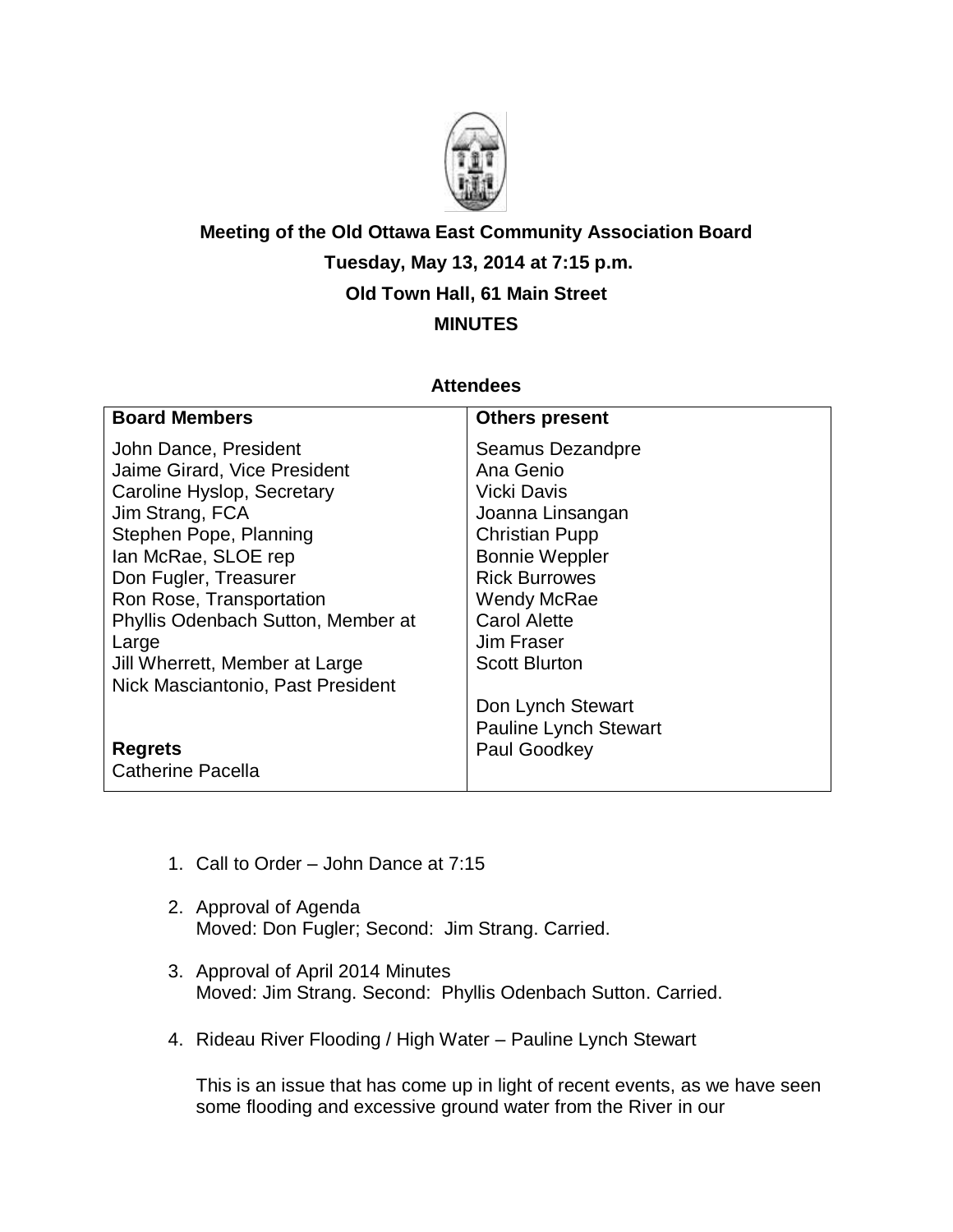neighbourhoods this Spring. Pauline, a resident of Old Ottawa East kicked off the discussion by highlighting her experiences in recent weeks.

On Saturday April 12, Pauline received an email from the Rideau Valley Conservation Authority indicating that we were expecting rapid and significant rise in water that would exceed the flooding we saw in 2008 and would be the highest flow recorded to date on the Rideau River. It was expected that we would see flooding in Brantwood Park and nearby streets. In the course of her communications with her neighbours, the Rideau Valley Conservation Authority and Carol Workun at CAG, it became clear that members of the community had many questions and that they would all benefit from some sort of plan or communication strategy that could inform everyone in the area of the potential risks and most suitable prevention measures. In the end, the flood warning was downgraded and the water damage was not as bad as was feared but the experience highlighted the potential need for a flood preparation strategy in the community.

Some questions and points of discussion:

- What can homeowners do in advance to prepare for overland flooding?
- What would be the role of the City in flood preparation?
- Who should be the contact point in the community to communicate with the conservation authority and with the neighbourhood?
- Do other neighbourhoods in Ottawa or other cities have a community plan and what can we learn from them?
- We could undertake some research to find out what damage individual homeowners suffered in our area.
- Perhaps we could put out a message to the community asking for volunteers to help put together a plan?
- Joanne at David Chernushenko's office has put out a query to the City to find out where we can find information about the City's plan for flood preparation and cleanup, what it is and what can be done to coordinate a community plan.

It was proposed that the Association put out an email to solicit some people to get together to form a small working group so that we can be better prepared for next Spring.

5. Community Centre / Hub – Nick Masciantonio and Chris Osler

The population in Old Ottawa East is rising, and we are seeing our community spaces being stretched to accommodate the growth in the community. CAG has been cooperating with Sandy Hill Community Health Centre to look at long-term planning and discussion about what the community needs,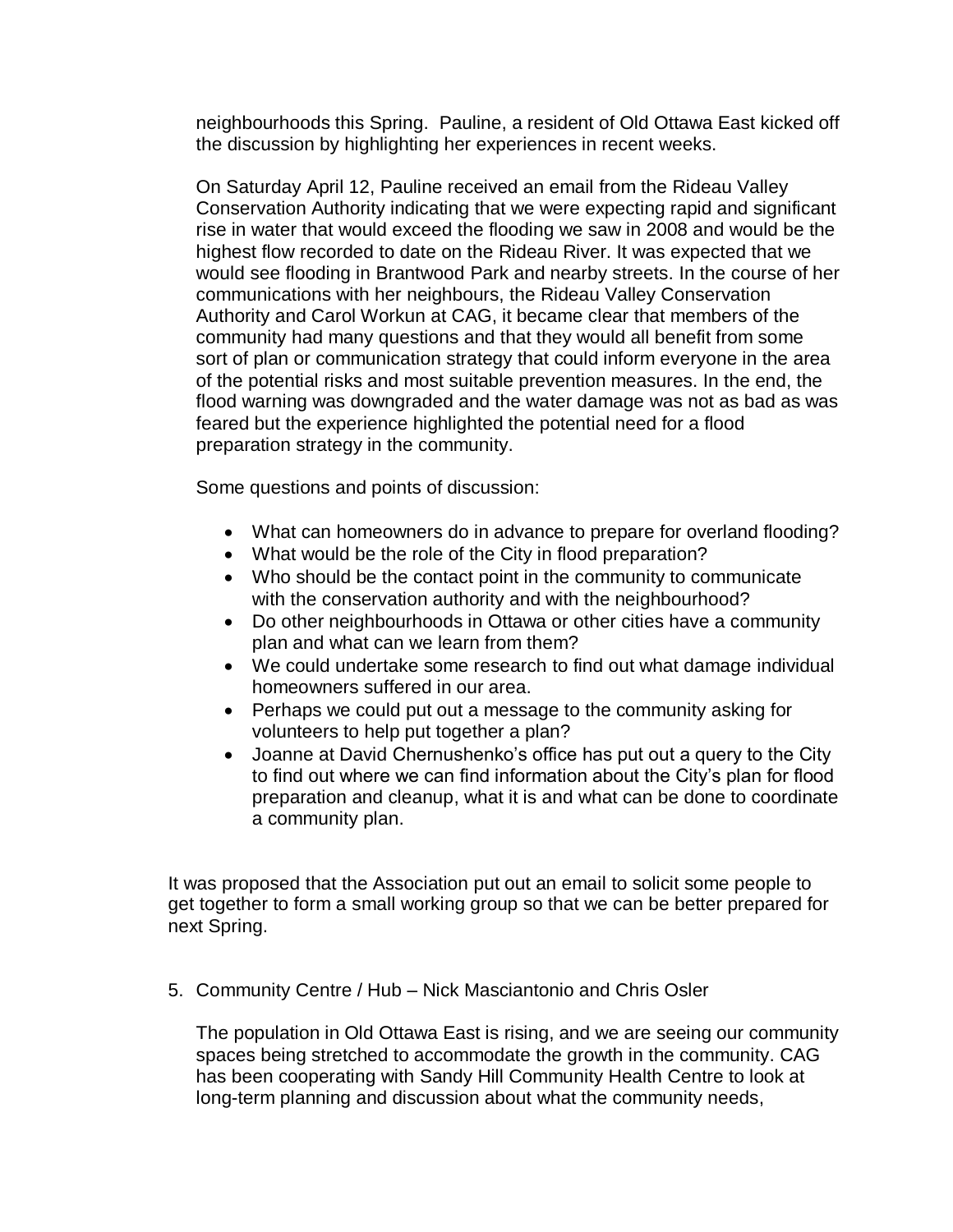particularly in terms of recreation facilities, programmable space, overall public space.

SHCHC is a tenant at 88 Main; it is an old building and although they plan to continue to use the space, there are discussions going on as to whether they might be able to partner with CAG on developing a better long-term community space.

The councillor has suggested that development fees could potentially be allocated towards improved community space, but there is a question of whether there might be enough money to allow for any meaningful movement toward new or improved public facilities.

We are initiating discussions about what the community needs and what sort of funding we might be able to lobby for or seek out – federal, provincial, charitable funding. We need to consider both general multipurpose space as well as specialised space for particular purposes such as art, recreation, health etc.

Both CAG and SHCHC are fully programmed and facing inadequate space for the needs of the growing community. Chris says we have been talking for a while with the City about the community needs and questions around where the public space is to accommodate the current and predicted level of population growth in the neighbourhood. Other community centres in the region (Sandy Hill, Firehall, Glebe) are also at capacity in terms of meeting their community needs.

A question was raised about whether there are standards in terms of how many people live in a neighbourhood before they get a community centre. Are there standards and what are they?

There is some pessimism about how long it might take to actually get community programmable space – but at the same time, we should look at this time as quite an opportunity with these big developments about to take off.

If the community were to create a new community centre, SHCHC would be interested in coming in as at least a tenant or perhaps a partner. It remains to be seen how this will unfold.

motion: whereas CAG and SHCHC have initiated an examination of the needs for community amenity space, that the Community Association designate two members to work with CAG and SHCHC to define the community needs and to examine the processes by which this amenity space can be provided.

Moved: Ron Rose. Second: Steven Pope. Carried.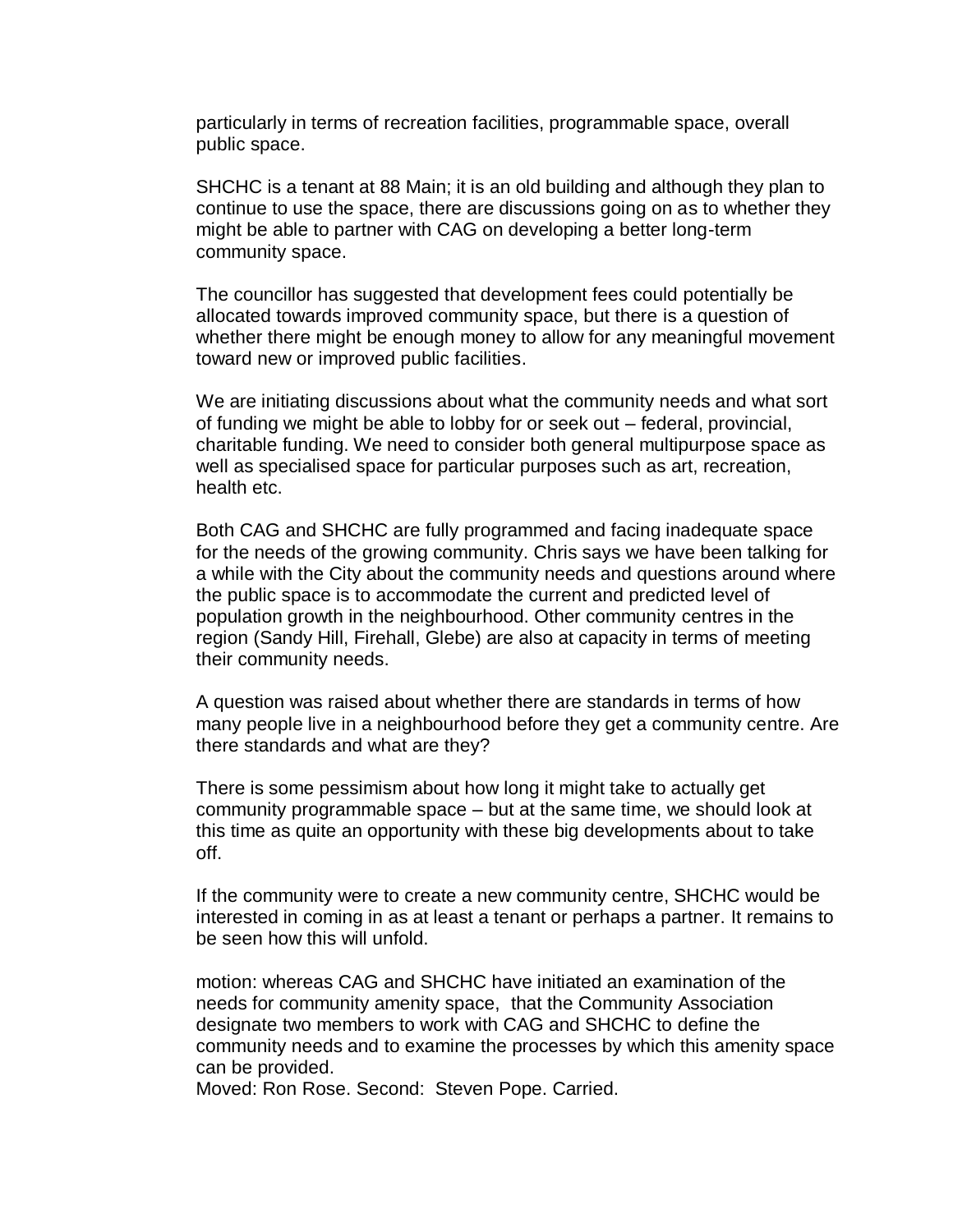John dance says he is willing to be one of those two.

It was also suggested that we might look at other models such as for example a recent case in Sandy Hill where a community investment fund was set up that individual members put money in so that a heritage building could be saved and used for a daycare and community amenity space. Could we look at that model, see what they did, what the finances were and whether that or something like it might be feasible?

6. Chair's Report – John Dance

A report was distributed electronically last week. Please refer to it for details.

- The National Capital Commission is planning a signalized pedestrian crossing at Queen Elizabeth and Fifth Ave, on the West side of the Canal. Although the NCC will be drafting plans for an improved crossing at Colonel By and Clegg, no timeline or budget has yet been set. If you have any comments for the NCC and if you think the East side of the canal should be prioritized for an improved pedestrian crossing please contact the NCC to let them know
- Sale of Oblate lands we expect to find out in the next few weeks whether the sale as proposed is going ahead. The next Community Association meeting will take place at the Church of the Assencion, where the ideas from the Deep Green Forum will be presented. (June 10 2014.
- It was noted that Scott Blurton, a declared candidate for Capital Ward in attendance at tonight's meeting. The Community Association should consider whether there are specific issues we ought to raise during the municipal election.
- The Community Association does not endorse any particular candidate, but may push for certain issues of importance to the community. Some suggestions from the floor:
	- $\circ$  That all candidates should be asked if they agree that the City should pay to underground utilities.
	- o That John should be authorised to write to the NCC about the pedestrian crossing at Colonel By and Clegg, and request that the NCC complete the design and construction of a safe pedestrian crossing within the next year.
	- o That the City needs to invest in staff trained and working on bylaws.
- Main Street renewal: the Working Group still has not seen a detailed plan as to how the construction will proceed, how residents will access their homes, how the businesses will continue to work throughout the construction. These are issues the Association will continue to be looking out for.
- 7. Treasurer's Report Don Fugler There is \$13,500 in the OECA account right now. The gardens are collecting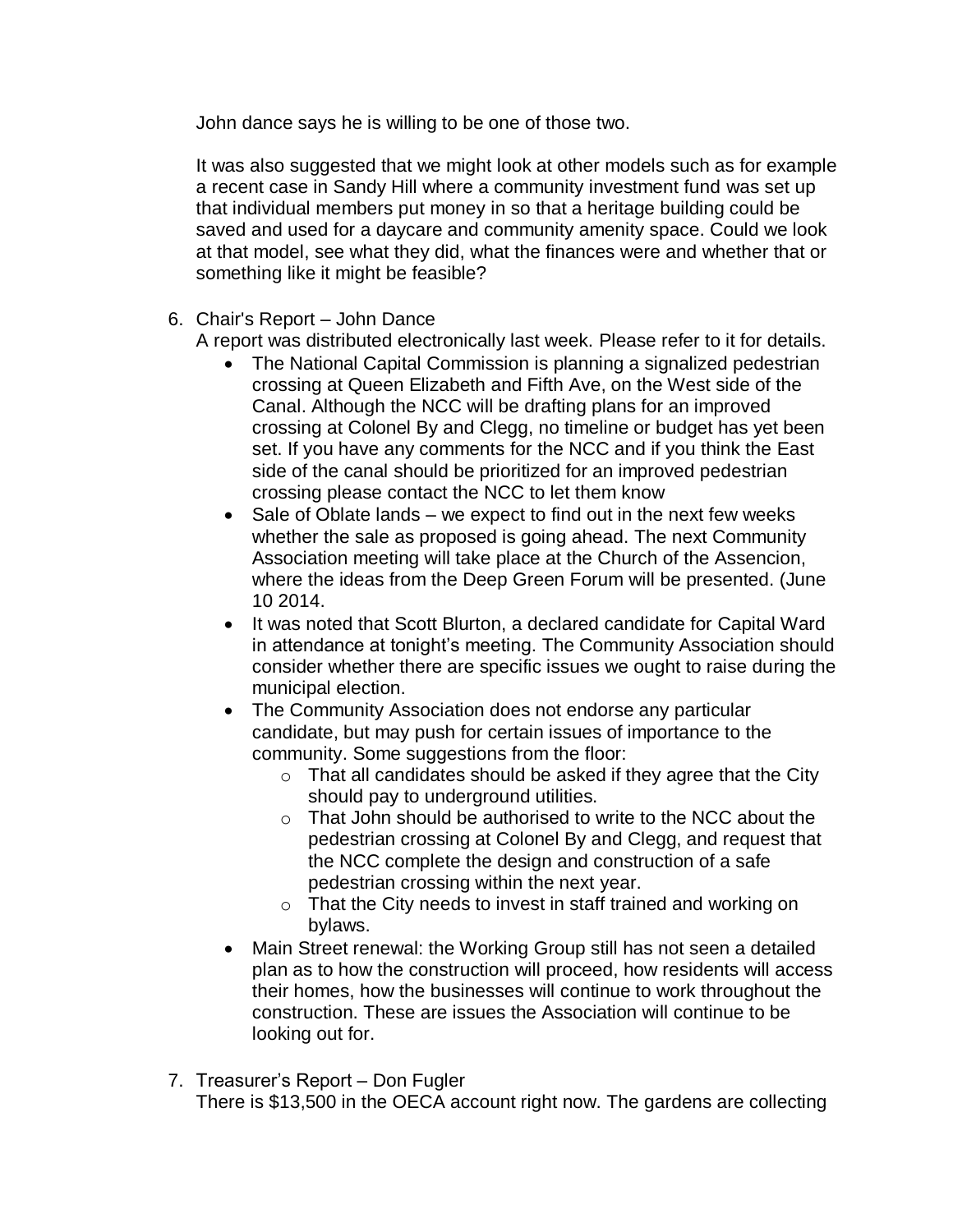and spending money in considerable amounts. The garden money does not belong to the Association, but Don is managing it.

- 8. Councillor's Report David Chernushenko
	- David was not able to attend, but Joana offered a report on his behalf.
		- Oblates lands: affordable housing is an important issue for David and he has been meeting with people in the community to discuss.
		- Springhurst Park expansion: there is a twenty day period to allow for objections if anyone objects to lands being transferred to parkland. No one in the room had heard that the notice had gone out.
		- There will be a speed board at Main and Toronto and that is expected to go up this week.
		- June is Seniors Month. David is hosting an event at the Palisades Residents on Monday June 23. Seniors are invited to attend; there will be a complimentary lunch, information booths and guest speakers.
		- The Community Cup will take place on June 28 to encourage newcomers and members of the community to get together to play soccer.
		- Tree planting has started in a few locations, and will continue through the summer.
		- Fire hydrant testing will take place between May and October; residents can expect to lose some water pressure and water may be somewhat brown during the testing.
- 9. Committee Reports
- 9.1 Planning Stephen Pope
	- 140 Springhurst issues have been raised with respect to parking and curb.
	- 129 main street has obtained a site plan approval for a four-storey building.
	- Portuguese Church project does not appear to be moving forward.
	- Section 37 discussion trading community benefits for height. Under section 37 of the *Planning Act*, developers may be allowed additional height in exchange for benefits to the community. The benefit that comes to the community is currently \$300 per square meter. This may mean some other potential for money for community amenities – but not necessarily enough for the sort of space we are talking about with hopes for new community centre space.
	- 170 Macgilvaray there is currently a proposal for two storeys.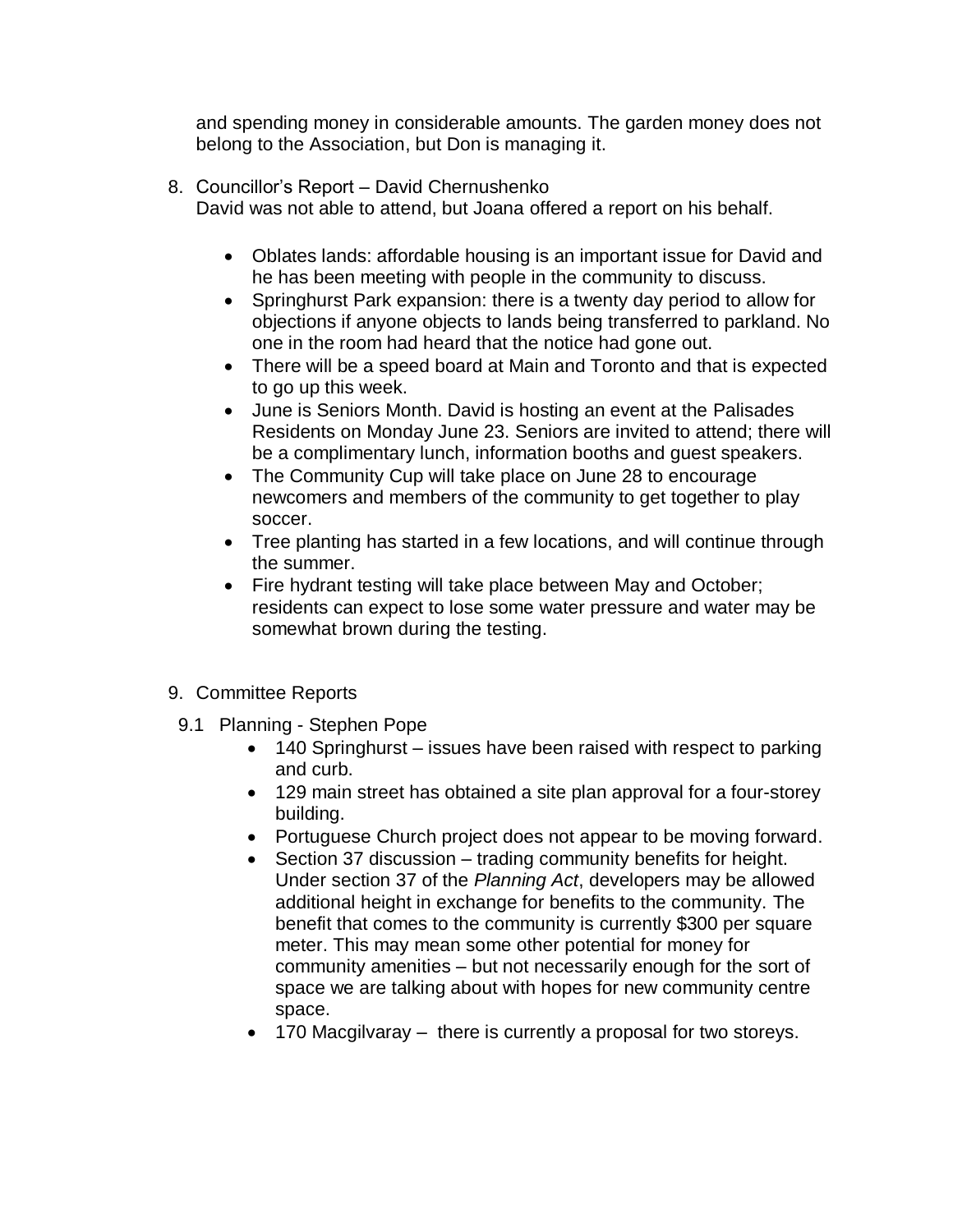## 9.2 SLOE - Ian McRae

- The next OECA meeting will include a presentation and discussion about the Deep Green forum on the sustainable development of the Oblates lands.
- There was a good turnout for the community gardens behind St. Paul University.
- Lees community garden: plans afoot to build new beds
- Rideau nature trail numerous bags of garbage and waste have been picked up by volunteers during a recent cleanup event.
- The farmers market will need to relocate for the next two years.
- The TD environmental leadership award project has been cancelled.
- 9.3 Transportation Ron Rose
	- For football games starting July 18: there will be one or possibly two parking bylaw officers patrolling the Ottawa South neighbourhood for parking offences.
	- Please note that the City does not ticket cars that are blocking laneways unless someone calls to complain – just in case it is the homeowner blocking their own driveway.
- 9.4 City Centre Coalition No report.
- 9.5 Federation of Citizens' Associations Jim Strang
	- The most recent FCA meeting was last night. It was mentioned that the NCC is now under new direction and the signs so far seem to be positive, with emphasis on ecology. Their meetings are now public.
	- Some associations are very concerned about mailboxes in neighbourhoods and the Federation has launched a committee to consider the issue.
	- The FCA needs someone to develop a new website and will be offering a small honorarium for an individual willing to take this on.
	- Infill One bylaw applies to mature neighbourhoods only. Infill Two bylaw applies to outer urban areas. FCA will formally request that the city planning department update Infill Two information on their website.
	- The next FCA meeting will be June 3.